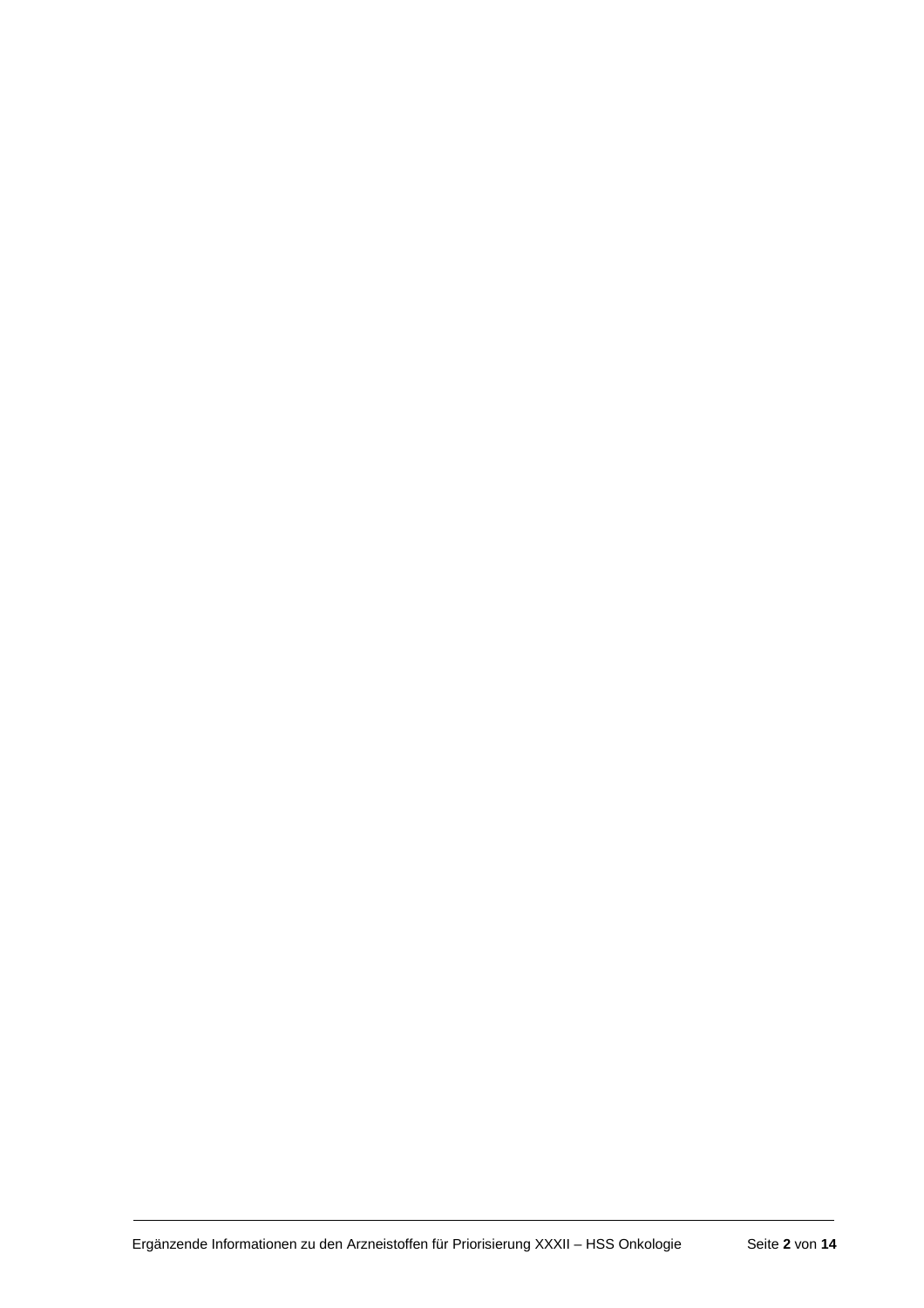# **Introduction**

As part of the project "Horizon Scanning in Oncology" (further information can be found here: http://hta.lbg.ac.at/page/horizon-scanning-in-der-onkologie), 9 information sources are scanned frequently to identify emerging anticancer drugs.

Every 3 months, these anticancer therapies are filtered (i.e. in most cases defined as availability of phase III results; for orphan drugs also phase II) to identify drugs at/around the same time as the accompanying drug licensing decisions of the EMA.

An expert panel consisting of oncologists and pharmacists then applies 5 prioritisation criteria to elicit those anti-cancer therapies which might be associated with either a considerable impact on financial resources or a substantial health benefit.

For the 32 prioritisation (August 2017), 10 drugs were filtered out of 366 identified and were sent to prioritisation. Of these, 5 drugs were ranked as 'highly relevant' by the expert panel, 5 as 'relevant' and none as 'not relevant'. For 'highly relevant' drugs, further information including, for example, abstracts of phase III studies and licensing status is contained in this document.

The summary judgements of the expert panel for all prioritised drugs are provided in the following table.

| <b>No</b>      | Filtered Drugs - $32^{nd}$ prioritisation $3^{rd}$ quarter 2017                                                                                                              | <b>Overall</b><br>category |
|----------------|------------------------------------------------------------------------------------------------------------------------------------------------------------------------------|----------------------------|
| 1.             | Ceritinib (Zykadia <sup>®</sup> ) versus chemotherapy in patients with ALK-rearranged non-small-<br>cell lung cancer previously given chemotherapy and crizotinib (ASCEND-5) | Relevant                   |
| 2.             | Brigatinib (Alunbrig™) in patients with crizotinib-refractory anaplastic lymphoma kinase-<br>positive non-small-cell lung cance                                              | Relevant                   |
| 3.             | Cisplatin plus etoposide with or without bevacizumab (Avastin <sup>®</sup> ) as first-line treatment in<br>extensive-disease small-cell lung cancer                          | Relevant                   |
| $\mathbf{4}$ . | Bevacizumab (Avastin <sup>®</sup> ) and paclitaxel–carboplatin chemotherapy and secondary<br>cytoreduction in recurrent, platinum-sensitive ovarian cancer                   | Highly<br>relevant         |
| 5.             | Adjuvant pertuzumab (Perjeta®) and trastuzumab in early HER2-positive breast cancer                                                                                          | Relevant                   |
| 6.             | Olaparib (Lynparza®) for metastatic breast cancer in patients with a germline BRCA<br>mutation                                                                               | Highly<br>relevant         |
| 7 <sub>1</sub> | Buparlisib plus fulvestrant versus placebo plus fulvestrant in postmenopausal, hormone<br>receptor-positive, HER2-negative, advanced breast cancer (BELLE-2)                 | Relevant                   |
| 8.             | Idelalisib (Zydelig <sup>®</sup> ) or placebo in combination with bendamustine and rituximab in<br>patients with relapsed or refractory chronic lymphocytic leukaemia        | Highly<br>relevant         |
| 9.             | Midostaurin (Rydapt®) plus chemotherapy for acute myeloid leukemia with a FLT3<br>mutation                                                                                   | Highly<br>relevant         |
| 10.            | Abiraterone (Zytiga <sup>®</sup> ) in combination with prednisone androgen-deprivation therapy in<br>metastatic, castration-sensitive prostate cancer                        | Highly<br>relevant         |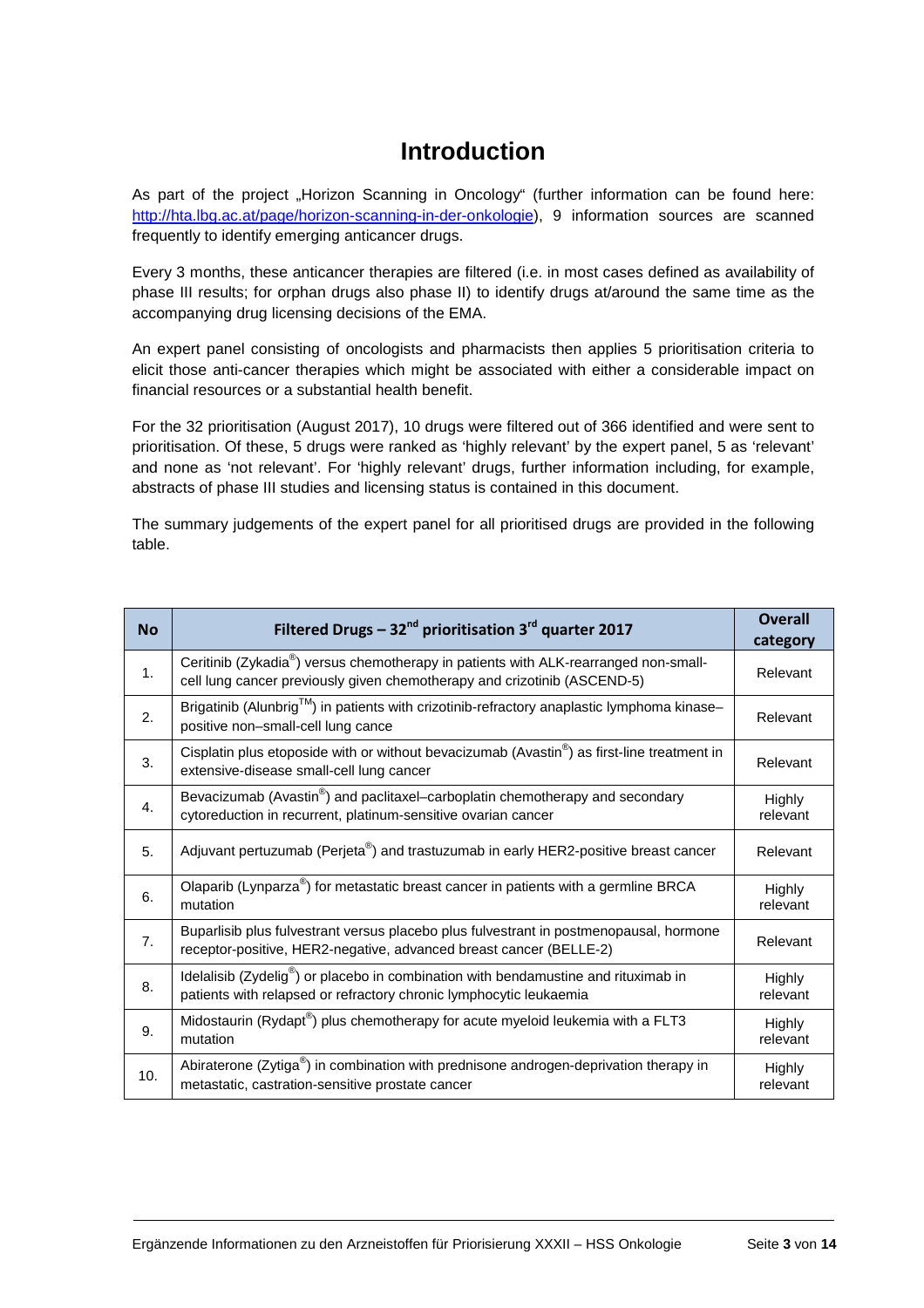

## **1 Breast cancer**

 $O<sub>var</sub>$ iew

### **1.1 Olaparib (Lynparza® ) for metastatic breast cancer in patients with a germline BRCA mutation**

| <b>Drug Description</b>         |            | a poly (ADP-ribose) polymerase (PARP) inhibitor                                                                                                                                                                                                                                                                                            |
|---------------------------------|------------|--------------------------------------------------------------------------------------------------------------------------------------------------------------------------------------------------------------------------------------------------------------------------------------------------------------------------------------------|
| <b>Patient Indication</b>       |            | Olaparib for the treatment of patients with germline BRCA mutation and<br>human epidermal growth factor receptor type 2 (HER2)-negative<br>metastatic breast cancer who had received no more than two previous<br>chemotherapy regimens for metastatic disease                                                                             |
| Incidence in<br><b>Austria</b>  |            | 5,454 newly diagnosed per year (2014), 64.3 /100,000/year (European<br>Standard Population, 2013)                                                                                                                                                                                                                                          |
| <b>Ongoing Phase III</b>        |            | NCT02000622 until 12/2018                                                                                                                                                                                                                                                                                                                  |
| Approval<br>status for          | <b>EMA</b> |                                                                                                                                                                                                                                                                                                                                            |
| this<br>indication              | <b>FDA</b> |                                                                                                                                                                                                                                                                                                                                            |
| Approval<br>status for<br>other | <b>EMA</b> | 12/2014: as monotherapy for the maintenance treatment of adult patients<br>with platinum-sensitive relapsed BRCA-mutated (germline and/or somatic)<br>high grade serous epithelial ovarian, fallopian tube, or primary peritoneal<br>cancer who are in response (complete response or partial response) to<br>platinum-based chemotherapy. |
| indications                     | <b>FDA</b> | 12/2014: as monotherapy in patients with deleterious or suspected<br>deleterious germline BRCA mutated (as detected by an FDA-approved<br>test) advanced ovarian cancer who have been treated with three or more<br>prior lines of chemotherapy.                                                                                           |
| Costs                           |            | Olaparib:<br>300 mg orally twice daily; ex-factory price of 22,400 mg = € 5059.29,- $\rightarrow \epsilon$<br>2,845.85,- per 21 days of treatment                                                                                                                                                                                          |

#### **Phase III results**

**NEJM published online on June 4, 2017 (Robson et al.):** "Olaparib for Metastatic Breast Cancer in Patients with a Germline BRCA Mutation"

#### **Background**

Olaparib is an oral poly (adenosine diphosphate–ribose) polymerase inhibitor that has promising antitumor activity in patients with metastatic breast cancer and a germline BRCA mutation.

#### **Methods**

We conducted a randomized, open-label, phase 3 trial in which olaparib monotherapy was compared with standard therapy in patients with a germline BRCA mutation and human epidermal growth factor receptor type 2 (HER2)–negative metastatic breast cancer who had received no more than two previous chemotherapy regimens for metastatic disease. Patients were randomly assigned, in a 2:1 ratio, to receive olaparib tablets (300 mg twice daily) or standard therapy with single-agent chemotherapy of the physician's choice (capecitabine, eribulin, or vinorelbine in 21-day cycles). The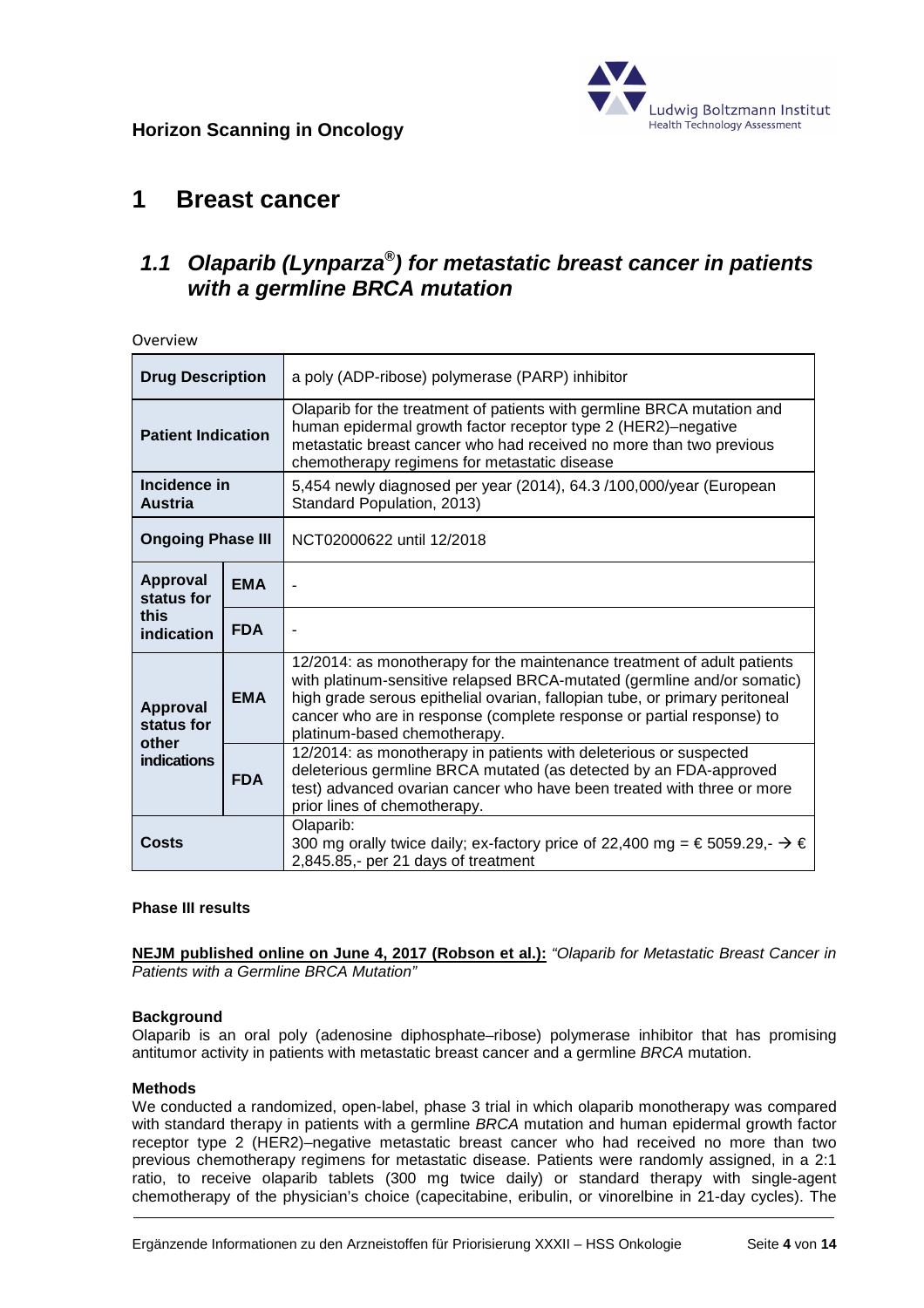primary end point was progression-free survival, which was assessed by blinded independent central review and was analyzed on an intention-to-treat basis.

#### **Results**

Of the 302 patients who underwent randomization, 205 were assigned to receive olaparib and 97 were assigned to receive standard therapy. Median progressionfree survival was significantly longer in the olaparib group than in the standardtherapy group (7.0 months vs. 4.2 months; hazard ratio for disease progression or death, 0.58; 95% confidence interval, 0.43 to 0.80; P<0.001). The response rate was 59.9% in the olaparib group and 28.8% in the standard-therapy group. The rate of grade 3 or higher adverse events was 36.6% in the olaparib group and 50.5% in the standard-therapy group, and the rate of treatment discontinuation due to toxic effects was 4.9% and 7.7%, respectively.

#### **Conclusion**

Among patients with HER2-negative metastatic breast cancer and a germline BRCA mutation, olaparib monotherapy provided a significant benefit over standard therapy; median progression-free survival was 2.8 months longer and the risk of disease progression or death was 42% lower with olaparib monotherapy than with standard therapy. (Funded by AstraZeneca; OlympiAD ClinicalTrials.gov number, NCT02000622.)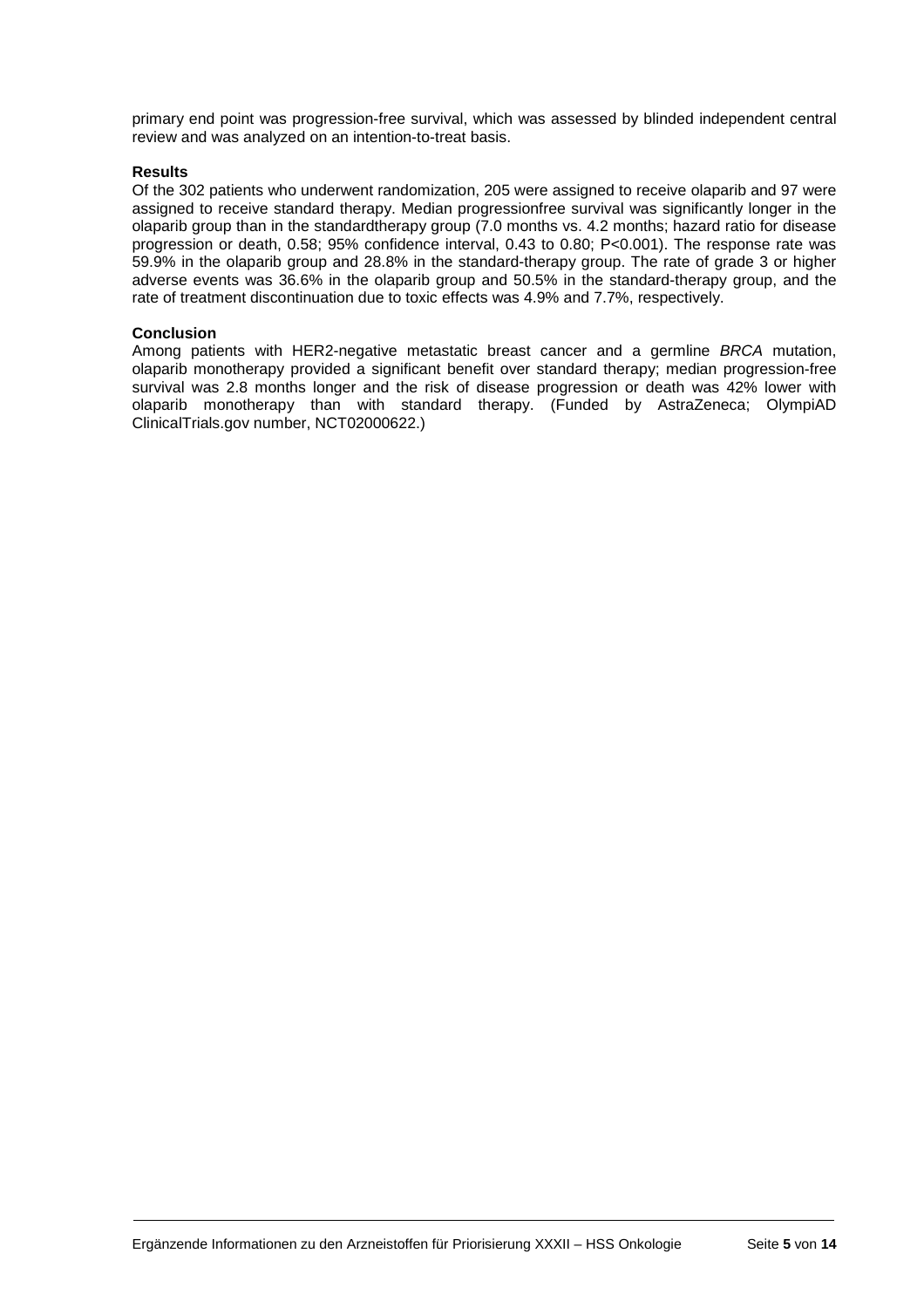# **2 Leukaemia**

### **2.1 Idelalisib (Zydelig® ) or placebo in combination with bendamustine and rituximab in patients with relapsed or refractory chronic lymphocytic leukaemia**

| Overview                                              |                          |                                                                                                                                                                                                                                                                                                                                                                                                                                                                                                                                                                                                                                                                                                                                                                                                                                                                                                                                                                                                                                                                                   |  |
|-------------------------------------------------------|--------------------------|-----------------------------------------------------------------------------------------------------------------------------------------------------------------------------------------------------------------------------------------------------------------------------------------------------------------------------------------------------------------------------------------------------------------------------------------------------------------------------------------------------------------------------------------------------------------------------------------------------------------------------------------------------------------------------------------------------------------------------------------------------------------------------------------------------------------------------------------------------------------------------------------------------------------------------------------------------------------------------------------------------------------------------------------------------------------------------------|--|
| <b>Drug Description</b>                               |                          | an oral inhibitor of the delta isoform of phosphatidylinositol 3-kinase                                                                                                                                                                                                                                                                                                                                                                                                                                                                                                                                                                                                                                                                                                                                                                                                                                                                                                                                                                                                           |  |
| <b>Patient Indication</b>                             |                          | idelalisib in combination with bendamustine and rituximab in patients with<br>relapsed or refractory chronic lymphocytic leukaemia                                                                                                                                                                                                                                                                                                                                                                                                                                                                                                                                                                                                                                                                                                                                                                                                                                                                                                                                                |  |
| Incidence in<br><b>Austria</b>                        |                          | 936 newly diagnosed per year (2014), 11.3/100,000/year (European Standard<br>Population, 2013)                                                                                                                                                                                                                                                                                                                                                                                                                                                                                                                                                                                                                                                                                                                                                                                                                                                                                                                                                                                    |  |
| <b>Ongoing Phase II</b>                               |                          | NCT01569295 until 12/2017                                                                                                                                                                                                                                                                                                                                                                                                                                                                                                                                                                                                                                                                                                                                                                                                                                                                                                                                                                                                                                                         |  |
| Approval<br>status for                                | <b>EMA</b>               |                                                                                                                                                                                                                                                                                                                                                                                                                                                                                                                                                                                                                                                                                                                                                                                                                                                                                                                                                                                                                                                                                   |  |
| this<br>indication                                    | <b>FDA</b>               |                                                                                                                                                                                                                                                                                                                                                                                                                                                                                                                                                                                                                                                                                                                                                                                                                                                                                                                                                                                                                                                                                   |  |
| Approval<br>status for<br>other<br><b>indications</b> | <b>EMA</b><br><b>FDA</b> | 02/2016 (+ofatumumab) & 09/2014 (+rituximab): in combination with an anti-<br>CD20 monoclonal antibody (rituximab or ofatumumab) for the treatment of<br>adult patients with chronic lymphocytic leukaemia (CLL):<br>who have received at least one prior therapy, or<br>as first line treatment in the presence of 17p deletion or TP53<br>mutation in patients who are not eligible for any other therapies<br>09/2014: as monotherapy for the treatment of adult patients with follicular<br>lymphoma (FL) that is refractory to two prior lines of treatment<br>07/2014:<br>for relapsed chronic lymphocytic leukaemia (CLL), in combination<br>$\bullet$<br>with rituximab, in patients for whom rituximab alone would be<br>considered appropriate therapy due to other co-morbidities<br>for relapsed follicular B-cell non-Hodgkin lymphoma (FL) in patients<br>$\bullet$<br>who have received at least two prior systemic therapies<br>for relapsed small lymphocytic lymphoma (SLL) in patients who have<br>$\bullet$<br>received at least two prior systemic therapies |  |
| <b>Costs</b>                                          |                          | <b>ZYDELIG</b><br>1 treatment cycle: twice-daily oral idelalisib (150 mg); ex-factory price of 60<br>pieces 150 mg = € 3,700, - $\rightarrow$ € 3,453, - per treatment cycle<br><b>LEVACT</b><br>1 treatment cycle: 70 mg/m <sup>2</sup> intravenously on days 1 and 2 (assuming an<br>average body surface area of 1.75 m <sup>2</sup> ); ex-factory price of 500 mg =<br>€ 1,505.98, $\rightarrow$ € 735.2, - per treatment cycle<br>MabThera<br>Cycle 1: 375 mg/m <sup>2</sup> on day 1 (assuming an average body surface area of<br>1.75 m <sup>2</sup> ); ex-factory price of 500 mg = € 1,516.43, - $\rightarrow$ € 1,990.3, - per<br>treatment cycle<br>Cycles 2-6: 500 mg/m <sup>2</sup> on day 1 (assuming an average body surface area of<br>1.75 m <sup>2</sup> ); ex-factory price of 500 mg = € 1,516.43, $\rightarrow$ € 2,653.8, - per<br>treatment cycle<br>Total costs for combination therapy for the first treatment cycle: $\epsilon$ 6,178.5,-                                                                                                               |  |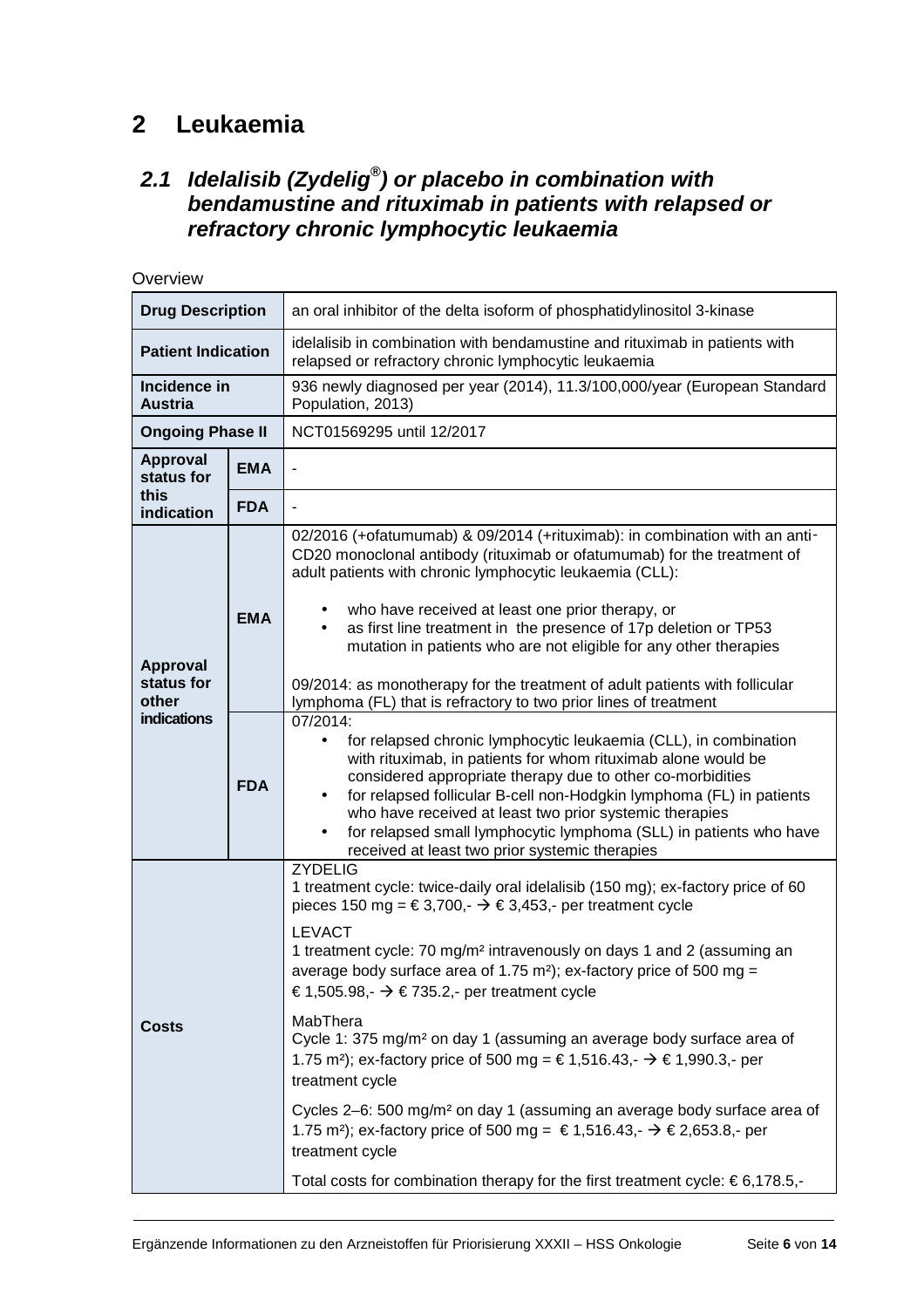#### **Phase III results**

Lancet 2017 March, 18(3):297-311 (Zelenetz et al.) "Idelalisib or placebo in combination with bendamustine and rituximab in patients with relapsed or refractory chronic lymphocytic leukaemia: interim results from a phase 3, randomised, double-blind, placebo-controlled trial"

#### **Background**

Bendamustine plus rituximab is a standard of care for the management of patients with relapsed or refractory chronic lymphocytic leukaemia. New therapies are needed to improve clinically relevant outcomes in these patients. We assessed the efficacy and safety of adding idelalisib, a first-in-class targeted phosphoinositide-3-kinase δ inhibitor, to bendamustine plus rituximab in this population.

#### **Methods**

For this international, multicentre, double-blind, placebo-controlled trial, adult patients (≥18 years) with relapsed or refractory chronic lymphocytic leukaemia requiring treatment who had measurable lymphadenopathy by CT or MRI and disease progression within 36 months since their last previous therapy were enrolled. Patients were randomly assigned (1:1) by a central interactive web response system to receive bendamustine plus rituximab for a maximum of six cycles (bendamustine: 70 mg/m2 intravenously on days 1 and 2 for six 28-day cycles; rituximab: 375 mg/m2 on day 1 of cycle 1, and 500 mg/m2 on day 1 of cycles 2–6) in addition to either twice-daily oral idelalisib (150 mg) or placebo until disease progression or intolerable study drug-related toxicity. Randomisation was stratified by high-risk features (IGHV, del[17p], or TP53 mutation) and refractory versus relapsed disease. The primary endpoint was progression-free survival assessed by an independent review committee in the intention-to-treat population. This trial is ongoing and is registered with ClinicalTrials.gov, number NCT01569295.

#### **Findings**

Between June 26, 2012, and Aug 21, 2014, 416 patients were enrolled and randomly assigned to the idelalisib (n=207) and placebo (n=209) groups. At a median follow-up of 14 months (IQR 7–18), median progression-free survival was 20.8 months (95% CI 16.6–26.4) in the idelalisib group and 11.1 months (8.9–11.1) in the placebo group (hazard ratio [HR] 0.33, 95% CI 0.25–0.44; p<0.0001). The most frequent grade 3 or worse adverse events in the idelalisib group were neutropenia (124 [60%] of 207 patients) and febrile neutropenia (48 [23%]), whereas in the placebo group they were neutropenia (99 [47%] of 209) and thrombocytopenia (27 [13%]). An increased risk of infection was reported in the idelalisib group compared with the placebo group (grade ≥3 infections and infestations: 80 [39%] of 207 vs 52 [25%] of 209). Serious adverse events, including febrile neutropenia, pneumonia, and pyrexia, were more common in the idelalisib group (140 [68%] of 207 patients) than in the placebo group (92 [44%] of 209). Treatment-emergent adverse events leading to death occurred in 23 (11%) patients in the idelalisib group and 15 (7%) in the placebo group, including six deaths from infections in the idelalisib group and three from infections in the placebo group.

#### **Interpretation**

Idelalisib in combination with bendamustine plus rituximab improved progression-free survival compared with bendamustine plus rituximab alone in patients with relapsed or refractory chronic lymphocytic leukaemia. However, careful attention needs to be paid to management of serious adverse events and infections associated with this regimen during treatment selection.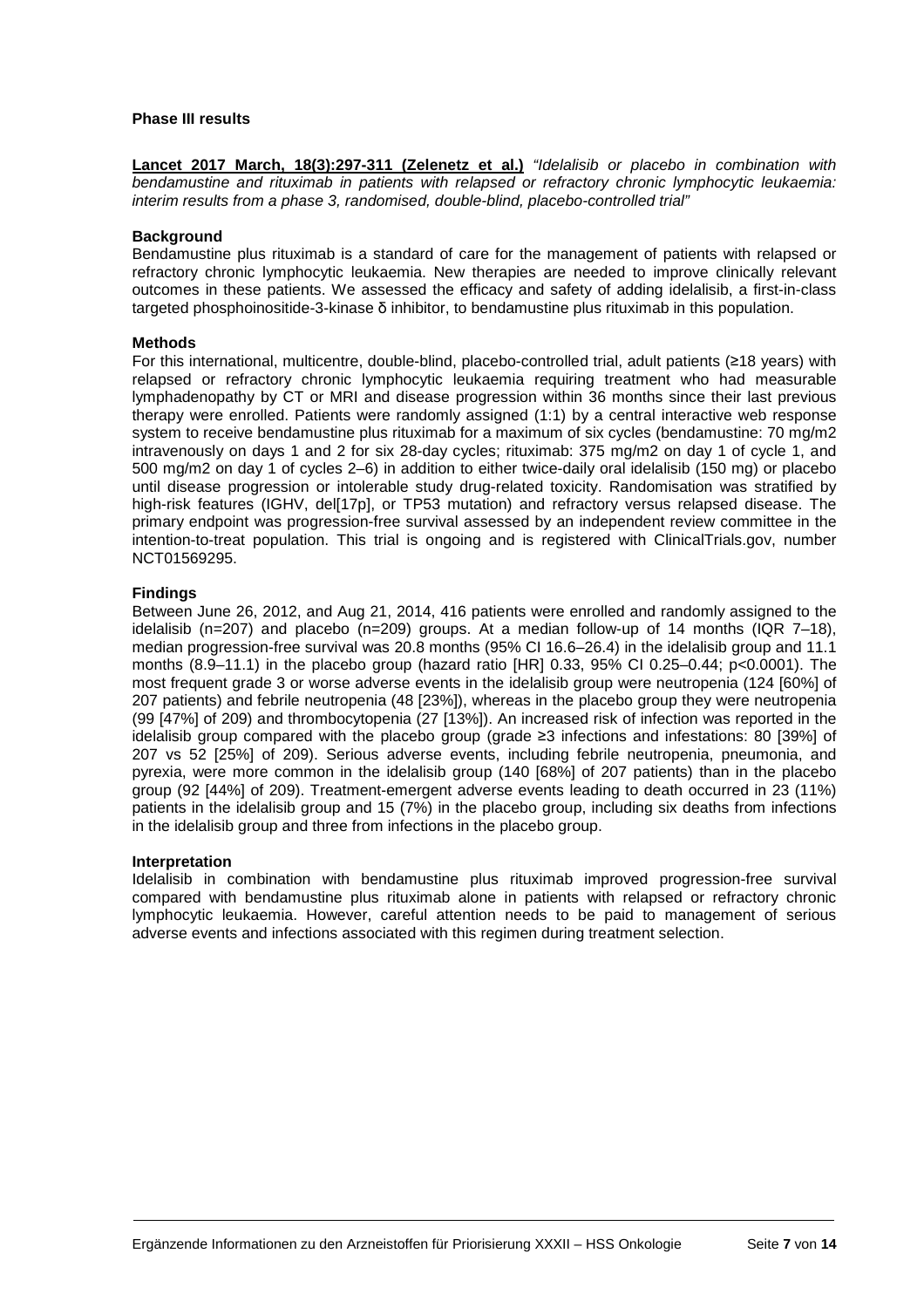### **2.2 Midostaurin (Rydapt® ) plus chemotherapy for acute myeloid leukemia with a FLT3 mutation**

**Overview** 

| <b>Drug Description</b>        |            | a small molecule that inhibits multiple receptor tyrosine kinases                                                                                                                                                                                                                     |
|--------------------------------|------------|---------------------------------------------------------------------------------------------------------------------------------------------------------------------------------------------------------------------------------------------------------------------------------------|
| <b>Patient Indication</b>      |            | midostaurin in combination to standard chemotherapy in patients with acute<br>myeloid leukemia and a FLT3 mutation                                                                                                                                                                    |
| Incidence in<br><b>Austria</b> |            | 936 newly diagnosed per year (2014), 11.3/100,000/year (European Standard<br>Population, 2013)                                                                                                                                                                                        |
| <b>Ongoing Phase II</b>        |            |                                                                                                                                                                                                                                                                                       |
| <b>Approval</b><br>status for  | <b>EMA</b> | 07/2004: orphan designation was granted by the European Commission to<br>Novartis Europharm Limited, United Kingdom, for midostaurin for the<br>treatment of acute myeloid leukaemia.                                                                                                 |
| this<br>indication             | <b>FDA</b> | 04/2017: for the treatment of adult patients with newly diagnosed acute<br>myeloid leukemia (AML) who are FLT3 mutation-positive (FLT3+), as<br>detected by an FDA-approved test, in combination with standard cytarabine<br>and daunorubicin induction and cytarabine consolidation. |
| <b>Approval</b><br>status for  | <b>EMA</b> | 08/2010, orphan designation was granted by the European Commission to<br>Novartis Europharm Limited, United Kingdom, for midostaurin for the<br>treatment of mastocytosis.                                                                                                            |
| other<br>indications           | <b>FDA</b> | 04/2017: midostaurin for the treatment of adults with aggressive systemic<br>mastocytosis (SM), SM with associated hematological neoplasm, or mast cell<br>leukemia.                                                                                                                  |
| <b>Costs</b>                   |            |                                                                                                                                                                                                                                                                                       |

#### **Phase III results**

**Lancet published online June 2017, (Stone et al.)** "Midostaurin plus Chemotherapy for Acute Myeloid Leukemia with a FLT3 Mutation"

#### **Background**

Patients with acute myeloid leukemia (AML) and a FLT3 mutation have poor outcomes. We conducted a phase 3 trial to determine whether the addition of midostaurin — an oral multitargeted kinase inhibitor that is active in patients with a  $FLT3$  mutation  $-$  to standard chemotherapy would prolong overall survival in this population.

#### **Methods**

We screened 3277 patients, 18 to 59 years of age, who had newly diagnosed AML for FLT3 mutations. Patients were randomly assigned to receive standard chemotherapy (induction therapy with daunorubicin and cytarabine and consolidation therapy with high-dose cytarabine) plus either midostaurin or placebo; those who were in remission after consolidation therapy entered a maintenance phase in which they received either midostaurin or placebo. Randomization was stratified according to subtype of FLT3 mutation: point mutation in the tyrosine kinase domain (TKD) or internal tandem duplication (ITD) mutation with either a high ratio (>0.7) or a low ratio (0.05 to 0.7) of mutant to wild-type alleles (ITD [high] and ITD [low], respectively). Allogeneic transplantation was allowed. The primary end point was overall survival.

#### **Results**

A total of 717 patients underwent randomization; 360 were assigned to the midostaurin group, and 357 to the placebo group. The FLT3 subtype was ITD (high) in 214 patients, ITD (low) in 341 patients, and TKD in 162 patients. The treatment groups were well balanced with respect to age, race, FLT3 subtype, cytogenetic risk, and blood counts but not with respect to sex (51.7% in the midostaurin group vs. 59.4% in the placebo group were women,  $P = 0.04$ ). Overall survival was significantly longer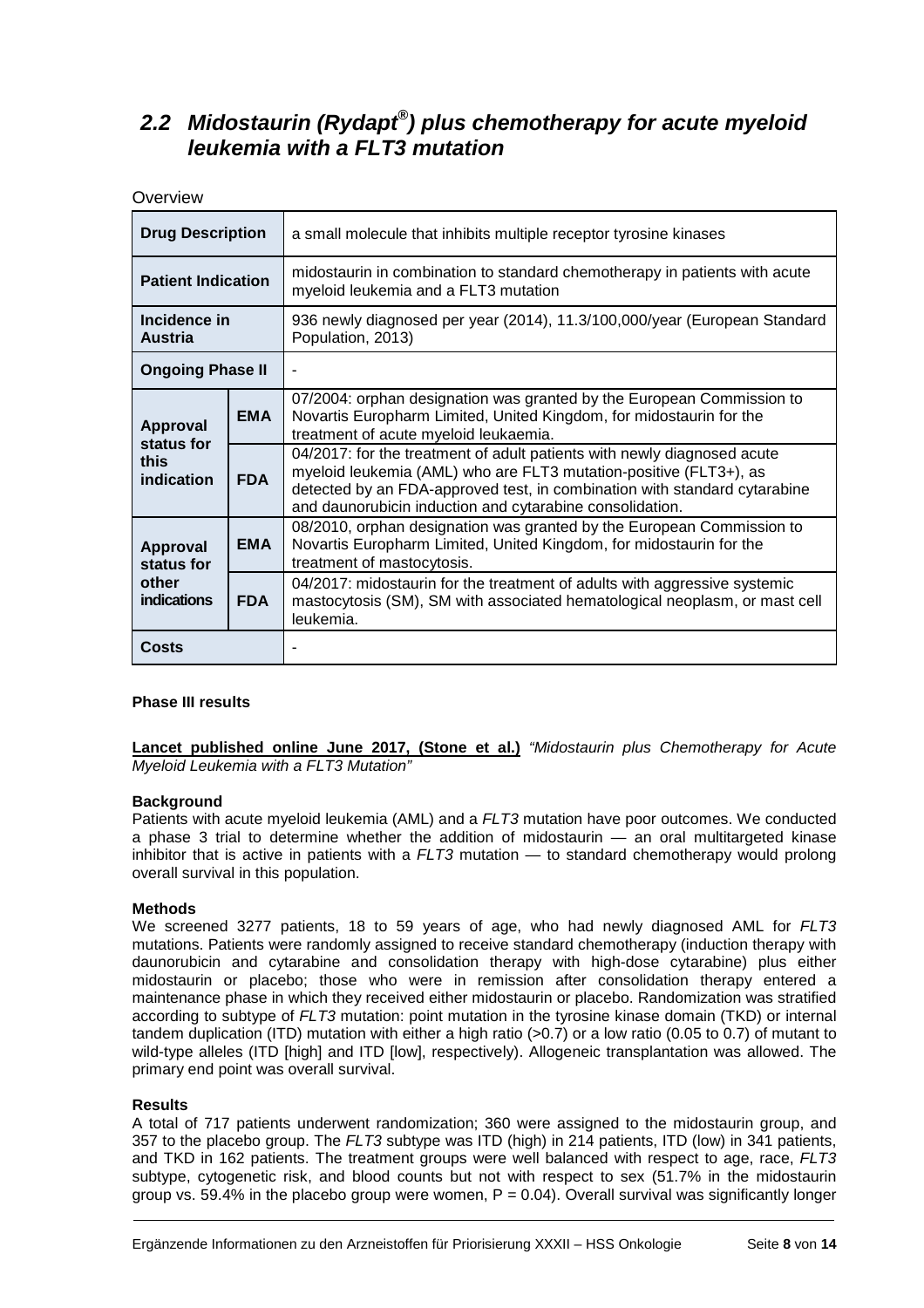in the midostaurin group than in the placebo group (hazard ratio for death, 0.78; one-sided  $P = 0.009$ ), as was event-free survival (hazard ratio for event or death, 0.78; one-sided  $P = 0.002$ ). In both the primary analysis and an analysis in which data for patients who underwent transplantation were censored, the benefit of midostaurin was consistent across all FLT3 subtypes. The rate of severe adverse events was similar in the two groups.

#### **Conclusions**

The addition of the multitargeted kinase inhibitor midostaurin to standard chemotherapy significantly prolonged overall and event-free survival among patients with AML and a FLT3 mutation. (Funded by the National Cancer Institute and Novartis; ClinicalTrials.gov number, NCT00651261.)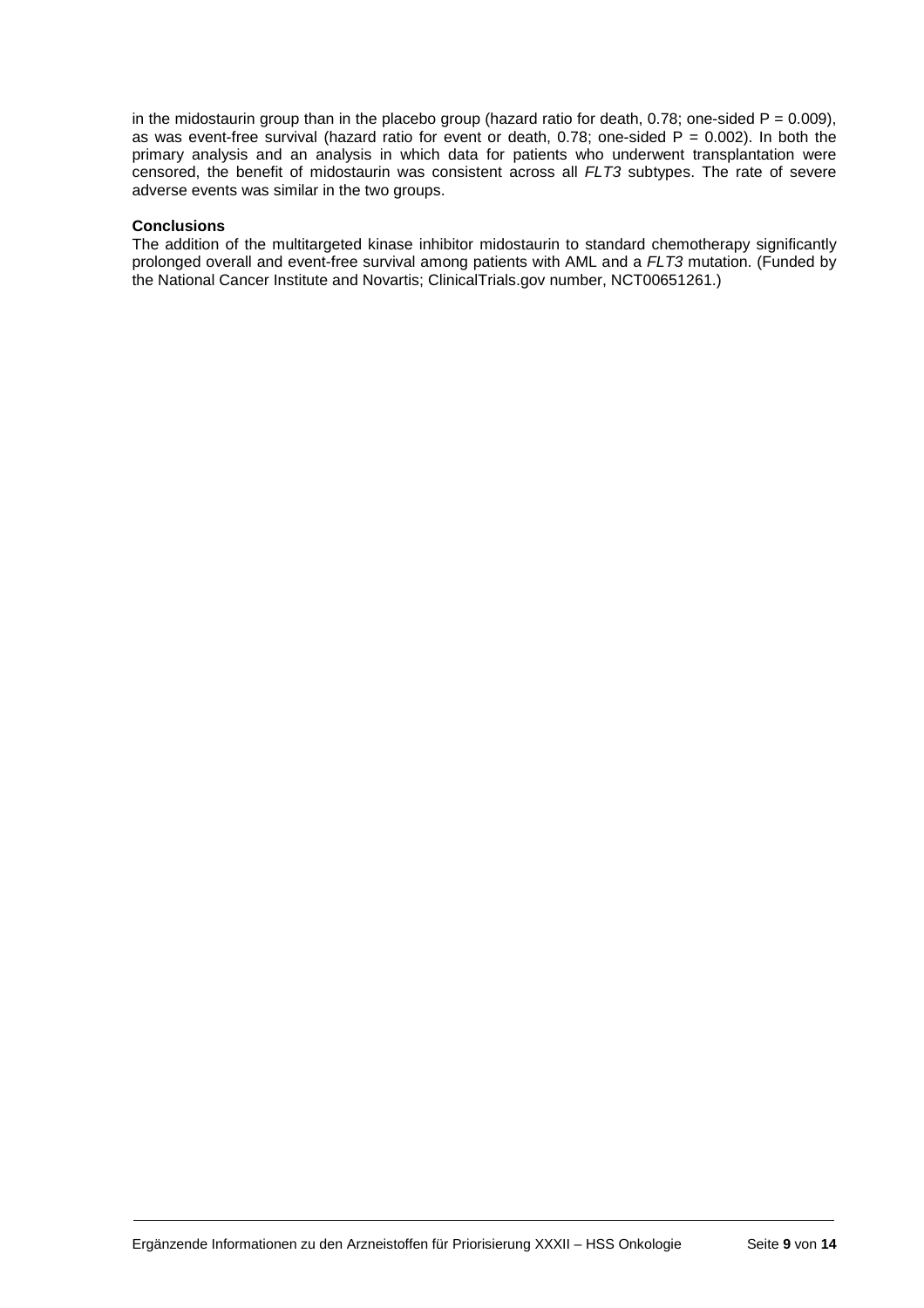## **3 Prostate caner**

 $O$ verview

### **3.1 Abiraterone (Zytiga® ) in combination with prednisone androgen-deprivation therapy in metastatic, castrationsensitive prostate cancer**

| ៴៴៴៲៴៲៴៴៴                                             |            |                                                                                                                                                                                                                                                                                                                                                                                                                                                                                                                                   |
|-------------------------------------------------------|------------|-----------------------------------------------------------------------------------------------------------------------------------------------------------------------------------------------------------------------------------------------------------------------------------------------------------------------------------------------------------------------------------------------------------------------------------------------------------------------------------------------------------------------------------|
| <b>Drug Description</b>                               |            | an androgen biosynthesis inhibitor, that inhibits $17$ $\alpha$ -hydroxylase/C17,20-<br>Iyase (CYP17)                                                                                                                                                                                                                                                                                                                                                                                                                             |
| <b>Patient Indication</b>                             |            | Abiraterone in combination with prednisone androgen-deprivation therapy in<br>metastatic, castration-sensitive prostate cancer                                                                                                                                                                                                                                                                                                                                                                                                    |
| Incidence in<br><b>Austria</b>                        |            | 4,499 newly diagnosed per year (2014), 124.0/100,000/year (European<br>Standard Population, 2013)                                                                                                                                                                                                                                                                                                                                                                                                                                 |
| <b>Ongoing Phase II</b>                               |            | NCT00268476 - until 09/2017<br>NCT01715285 until 07/2021                                                                                                                                                                                                                                                                                                                                                                                                                                                                          |
| <b>Approval</b><br>status for                         | <b>EMA</b> |                                                                                                                                                                                                                                                                                                                                                                                                                                                                                                                                   |
| this<br>indication                                    | <b>FDA</b> |                                                                                                                                                                                                                                                                                                                                                                                                                                                                                                                                   |
| <b>Approval</b><br>status for<br>other<br>indications | <b>EMA</b> | 09/2011: in combination with prednisone or prednisolone the treatment of<br>metastatic castration resistant prostate cancer in adult men whose disease<br>has progressed on or after a docetaxel based chemotherapy regimen.<br>12/2012: in combination with prednisone or prednisolone for the treatment of<br>metastatic castration resistant prostate cancer in adult men who are<br>asymptomatic or mildly symptomatic after failure of androgen deprivation<br>therapy in whom chemotherapy is not yet clinically indicated. |
|                                                       | <b>FDA</b> | 04/2011: in combination with prednisone for the treatment of patients with<br>metastatic castration-resistant prostate cancer.                                                                                                                                                                                                                                                                                                                                                                                                    |
| Costs                                                 |            | Abiraterone:<br>1,000 mg orally (given once daily as four 250-mg tablets); ex-factory price of<br>28,000 mg = € 2,895.35, - $\rightarrow$ € 2,171.51 for 21 days of treatment                                                                                                                                                                                                                                                                                                                                                     |

#### **Phase III results**

**NEJM published online June 2017 (Fizazi et al.)** "Abiraterone plus Prednisone in Metastatic, Castration-Sensitive Prostate Cancer"

#### **Background**

Abiraterone acetate, a drug that blocks endogenous androgen synthesis, plus prednisone is indicated for metastatic castration-resistant prostate cancer. We evaluated the clinical benefit of abiraterone acetate plus prednisone with androgen-deprivation therapy in patients with newly diagnosed, metastatic, castration-sensitive prostate cancer.

#### **Methods**

In this double-blind, placebo-controlled, phase 3 trial, we randomly assigned 1199 patients to receive either androgen-deprivation therapy plus abiraterone acetate (1000 mg daily, given once daily as four 250-mg tablets) plus prednisone (5 mg daily) (the abiraterone group) or androgen-deprivation therapy plus dual placebos (the placebo group). The two primary end points were overall survival and radiographic progression-free survival.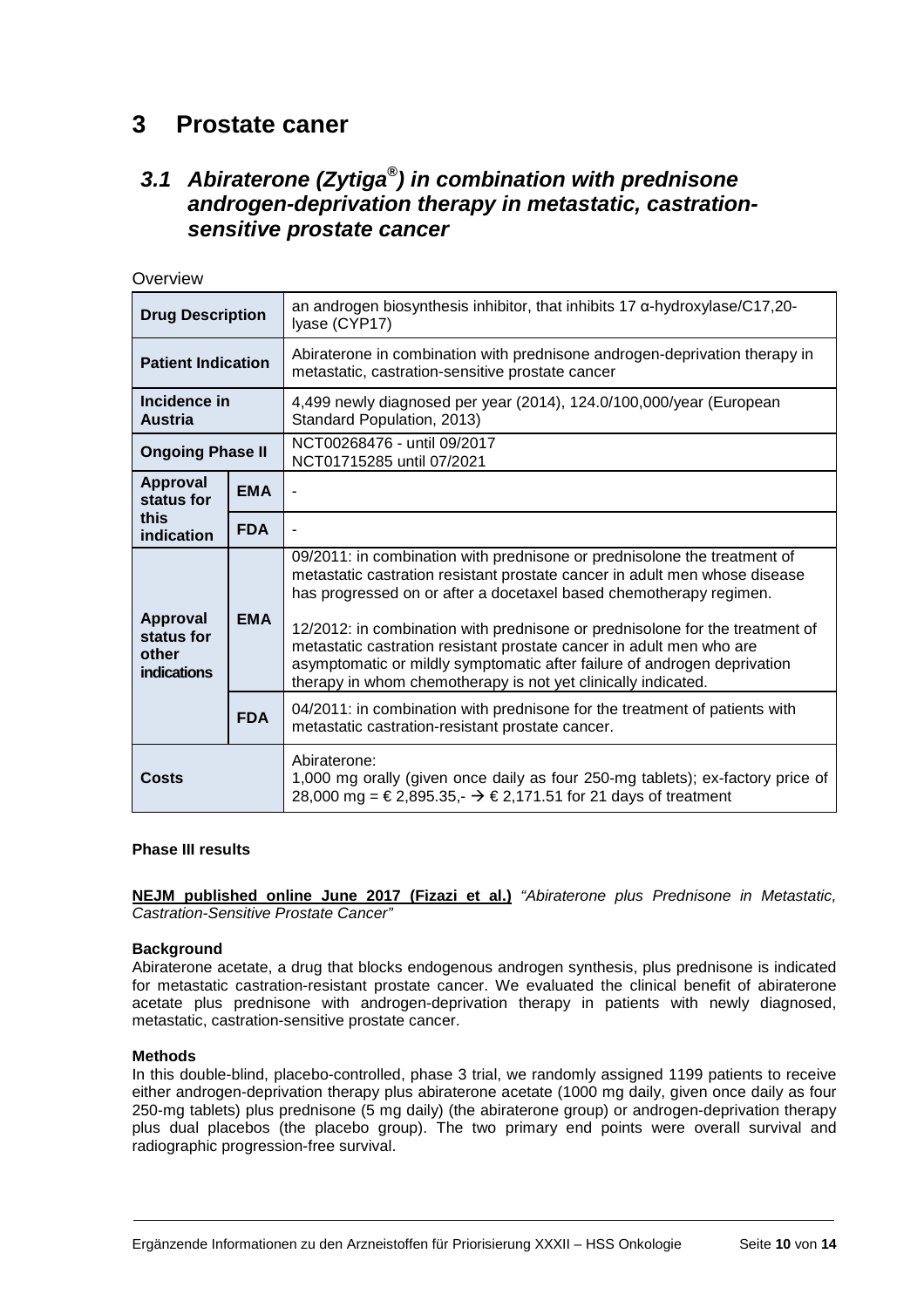#### **Results**

After a median follow-up of 30.4 months at a planned interim analysis (after 406 patients had died), the median overall survival was significantly longer in the abiraterone group than in the placebo group (not reached vs. 34.7 months) (hazard ratio for death, 0.62; 95% confidence interval [CI], 0.51 to 0.76; P<0.001). The median length of radiographic progression-free survival was 33.0 months in the abiraterone group and 14.8 months in the placebo group (hazard ratio for disease progression or death, 0.47; 95% CI, 0.39 to 0.55; P<0.001). Significantly better outcomes in all secondary end points were observed in the abiraterone group, including the time until pain progression, next subsequent therapy for prostate cancer, initiation of chemotherapy, and prostatespecific antigen progression (P<0.001 for all comparisons), along with next symptomatic skeletal events (P =  $0.009$ ). These findings led to the unanimous recommendation by the independent data and safety monitoring committee that the trial be unblended and crossover be allowed for patients in the placebo group to receive abiraterone. Rates of grade 3 hypertension and hypokalemia were higher in the abiraterone group.

#### **Conclusion**

The addition of abiraterone acetate and prednisone to androgen-deprivation therapy significantly increased overall survival and radiographic progression-free survival in men with newly diagnosed, metastatic, castration-sensitive prostate cancer. (Funded by Janssen Research and Development; LATITUDE ClinicalTrials.gov number, NCT01715285.)

**NEJM published online June 2017 (James et al.)** "Abiraterone for Prostate Cancer Not Previously Treated with Hormone Therapy"

#### **Background**

Abiraterone acetate plus prednisolone improves survival in men with relapsed prostate cancer. We assessed the effect of this combination in men starting long-term androgen-deprivation therapy (ADT), using a multigroup, multistage trial design.

#### **Methods**

We randomly assigned patients in a 1:1 ratio to receive ADT alone or ADT plus abiraterone acetate (1000 mg daily) and prednisolone (5 mg daily) (combination therapy). Local radiotherapy was mandated for patients with node-negative, nonmetastatic disease and encouraged for those with positive nodes. For patients with nonmetastatic disease with no radiotherapy planned and for patients with metastatic disease, treatment continued until radiologic, clinical, or prostate-specific antigen (PSA) progression; otherwise, treatment was to continue for 2 years or until any type of progression, whichever came first. The primary outcome measure was overall survival. The intermediate primary outcome was failure-free survival (treatment failure was defined as radiologic, clinical, or PSA progression or death from prostate cancer).

#### **Results**

A total of 1917 patients underwent randomization from November 2011 through January 2014. The median age was 67 years, and the median PSA level was 53 ng per milliliter. A total of 52% of the patients had metastatic disease, 20% had node-positive or node-indeterminate nonmetastatic disease, and 28% had node-negative, nonmetastatic disease; 95% had newly diagnosed disease. The median follow-up was 40 months. There were 184 deaths in the combination group as compared with 262 in the ADT-alone group (hazard ratio, 0.63; 95% confidence interval [CI], 0.52 to 0.76; P<0.001); the hazard ratio was 0.75 in patients with nonmetastatic disease and 0.61 in those with metastatic disease. There were 248 treatment-failure events in the combination group as compared with 535 in the ADT-alone group (hazard ratio, 0.29; 95% CI, 0.25 to 0.34; P<0.001); the hazard ratio was 0.21 in patients with nonmetastatic disease and 0.31 in those with metastatic disease. Grade 3 to 5 adverse events occurred in 47% of the patients in the combination group (with nine grade 5 events) and in 33% of the patients in the ADT-alone group (with three grade 5 events).

#### **Conclusion**

Among men with locally advanced or metastatic prostate cancer, ADT plus abiraterone and prednisolone was associated with significantly higher rates of overall and failure-free survival than ADT alone. (Funded by Cancer Research U.K. and others; STAMPEDE ClinicalTrials.gov number, NCT00268476, and Current Controlled Trials number, ISRCTN78818544.)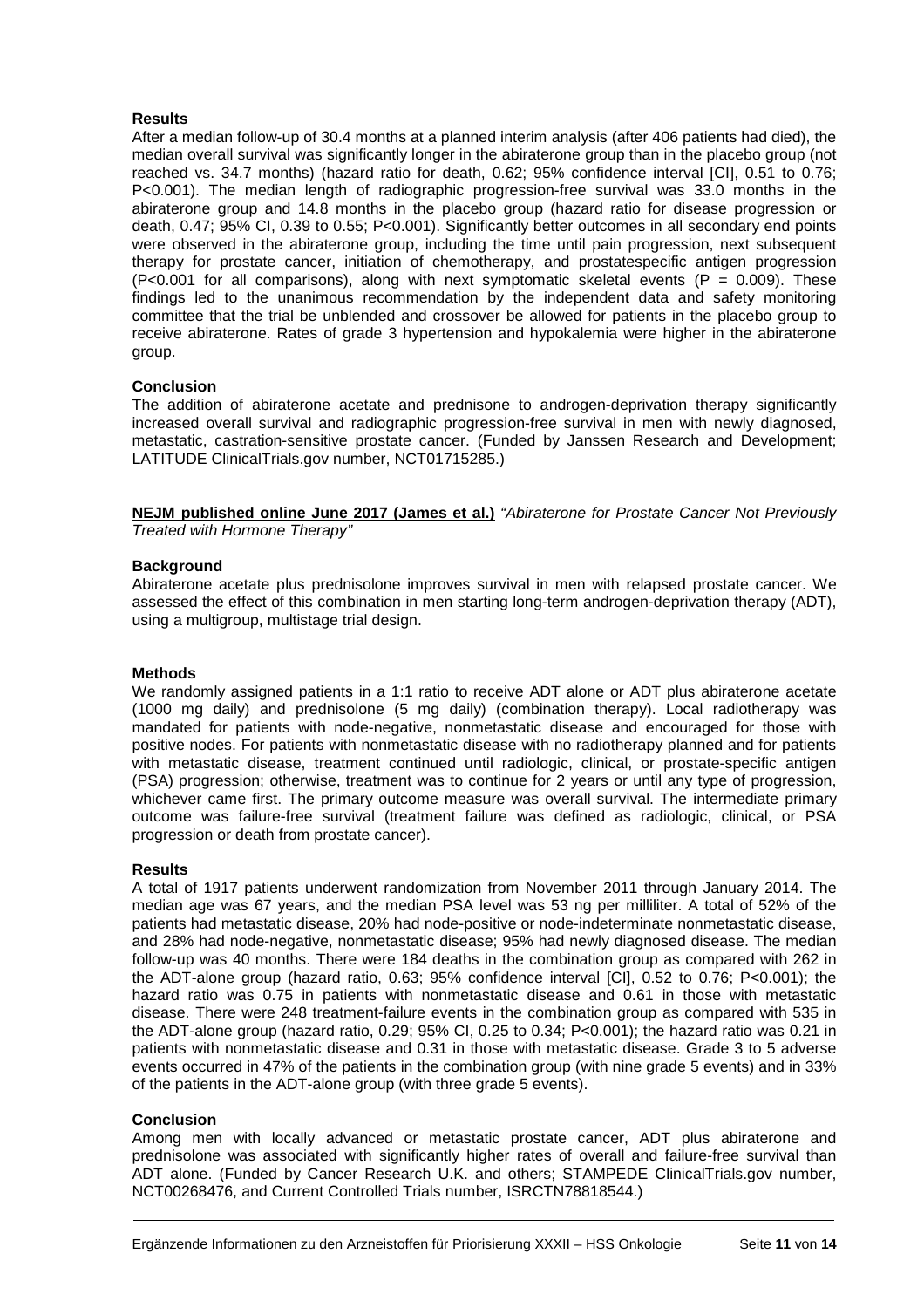# **4 Ovarian cancer**

### **4.1 Bevacizumab (Avastin® ) and paclitaxel–carboplatin chemotherapy and secondary cytoreduction in recurrent, platinum-sensitive ovarian cancer**

| Overview                                              |            |                                                                                                                                                                                                                                                                                                                                                                                                                                                                                                                                                                                                                                                                                                                                                                                                                                                                                                                                                                                                                                                                                                                                                                                                                                                                                                                                                                                                                                                                                  |
|-------------------------------------------------------|------------|----------------------------------------------------------------------------------------------------------------------------------------------------------------------------------------------------------------------------------------------------------------------------------------------------------------------------------------------------------------------------------------------------------------------------------------------------------------------------------------------------------------------------------------------------------------------------------------------------------------------------------------------------------------------------------------------------------------------------------------------------------------------------------------------------------------------------------------------------------------------------------------------------------------------------------------------------------------------------------------------------------------------------------------------------------------------------------------------------------------------------------------------------------------------------------------------------------------------------------------------------------------------------------------------------------------------------------------------------------------------------------------------------------------------------------------------------------------------------------|
| <b>Drug Description</b>                               |            | a recombinant monoclonal antibody that binds to vascular endothelial<br>growth factor (VEGF) and inhibits the binding to its receptors (VEGFR-1<br>and VEGFR-2)                                                                                                                                                                                                                                                                                                                                                                                                                                                                                                                                                                                                                                                                                                                                                                                                                                                                                                                                                                                                                                                                                                                                                                                                                                                                                                                  |
| <b>Patient Indication</b>                             |            | bevacizumab in combination with carboplatin and paclitaxel or in<br>combination with carboplatin and gemcitabine, followed by bevacizumab<br>single agent for the treatment of recurrent epithelial ovarian, fallopian tube,<br>or primary peritoneal cancer                                                                                                                                                                                                                                                                                                                                                                                                                                                                                                                                                                                                                                                                                                                                                                                                                                                                                                                                                                                                                                                                                                                                                                                                                     |
| Incidence in<br><b>Austria</b>                        |            | 635 newly diagnosed per year (2014), 13.8/100,000/year (European<br>Standard Population, 2013)                                                                                                                                                                                                                                                                                                                                                                                                                                                                                                                                                                                                                                                                                                                                                                                                                                                                                                                                                                                                                                                                                                                                                                                                                                                                                                                                                                                   |
| <b>Ongoing Phase III</b>                              |            | NCT00565851 until 03/2019                                                                                                                                                                                                                                                                                                                                                                                                                                                                                                                                                                                                                                                                                                                                                                                                                                                                                                                                                                                                                                                                                                                                                                                                                                                                                                                                                                                                                                                        |
| Approval<br>status for<br>this                        | <b>EMA</b> | 04/2017: CHMP adopted an extension to an existing indication as follows:<br>"Bevacizumab, in combination with carboplatin and gemcitabine or in<br>combination with carboplatin and paclitaxel, is indicated for treatment of<br>adult patients with first recurrence of platinum-sensitive epithelial ovarian,<br>fallopian tube or primary peritoneal cancer who have not received prior<br>therapy with bevacizumab or other VEGF inhibitors or VEGF receptor-<br>targeted agents"                                                                                                                                                                                                                                                                                                                                                                                                                                                                                                                                                                                                                                                                                                                                                                                                                                                                                                                                                                                            |
| indication                                            | <b>FDA</b> | 12/2016: in combination with carboplatin and paclitaxel or in combination<br>with carboplatin and gemcitabine, followed by bevacizumab single agent<br>for the treatment of recurrent epithelial ovarian, fallopian tube, or primary<br>peritoneal cancer.                                                                                                                                                                                                                                                                                                                                                                                                                                                                                                                                                                                                                                                                                                                                                                                                                                                                                                                                                                                                                                                                                                                                                                                                                       |
| Approval<br>status for<br>other<br><b>indications</b> | <b>EMA</b> | 08/2007: in addition to platinum-based chemotherapy, is indicated for first-<br>line treatment of adult patients with unresectable advanced, metastatic or<br>recurrent non-small-cell lung cancer other than predominantly squamous<br>cell histology.<br>12/2007: in combination with interferon alfa-2a is indicated for first-line<br>treatment of adult patients with advanced and / or metastatic renal-cell<br>cancer.<br>01/2008: in combination with fluoropyrimidine-based chemotherapy is<br>indicated for treatment of adult patients with metastatic carcinoma of the<br>colon or rectum.<br>06/2011: in combination with paclitaxel is indicated for first-line treatment<br>of adult patients with metastatic breast cancer. For further information as<br>to human-epidermal-growth-factor-receptor-2 (HER2) status.<br>06/2011: in combination with capecitabine is indicated for first-line<br>treatment of adult patients with metastatic breast cancer in whom<br>treatment with other chemotherapy options including taxanes or<br>anthracyclines is not considered appropriate. Patients who have received<br>taxane and anthracycline-containing regimens in the adjuvant setting<br>within the last 12 months should be excluded from treatment with Avastin<br>in combination with capecitabine.<br>12/2011: in combination with carboplatin and paclitaxel is indicated for the<br>front-line treatment of adult patients with advanced (International |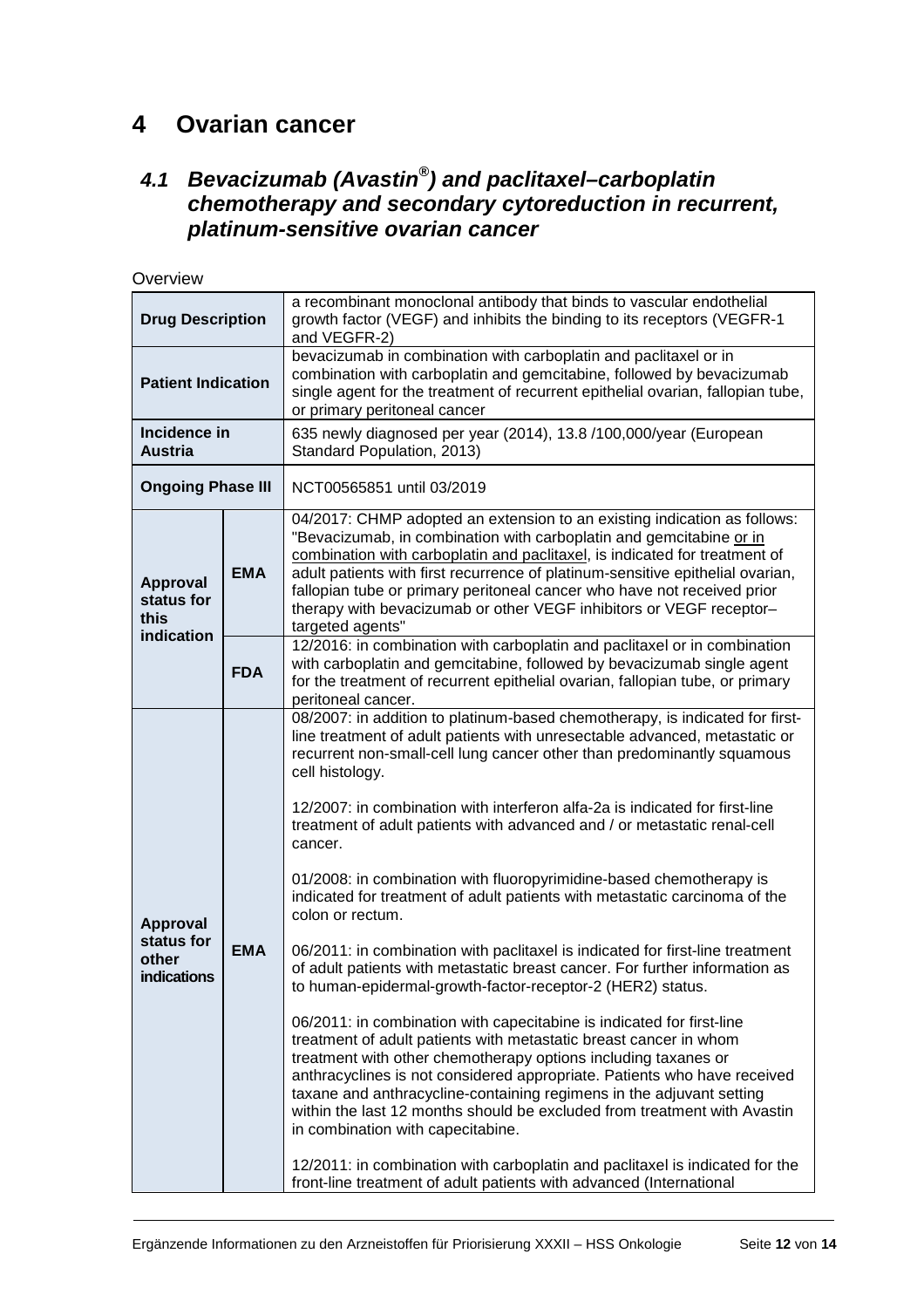|              |            | Federation of Gynecology and Obstetrics (FIGO) stages III B, III C and IV)<br>epithelial ovarian, fallopian-tube, or primary peritoneal cancer.                                                                                                                                                                                                                                      |
|--------------|------------|--------------------------------------------------------------------------------------------------------------------------------------------------------------------------------------------------------------------------------------------------------------------------------------------------------------------------------------------------------------------------------------|
|              |            | 07/2014: in combination with carboplatin and gemcitabine, is indicated for<br>treatment of adult patients with first recurrence of platinum-sensitive<br>epithelian-ovarian, fallopian-tube or primary peritoneal cancer who have<br>not received prior therapy with bevacizumab or other vascular-endothelial-<br>growth-factor (VEGF) inhibitors or VEGF-receptor-targeted agents. |
|              |            | 03/2015: in combination with paclitaxel and cisplatin or, alternatively,<br>paclitaxel and topotecan in patients who cannot receive platinum therapy,<br>is indicated for the treatment of adult patients with persistent, recurrent, or<br>metastatic carcinoma of the cervix.                                                                                                      |
|              |            | 06/2016: in combination with erlotinib, is indicated for first-line treatment of<br>adult patients with unresectable advanced, metastatic or recurrent non-<br>squamous non-small cell lung cancer with Epidermal Growth Factor<br>Receptor (EGFR) activating mutations.                                                                                                             |
|              |            | 02/2004: first-line treatment for patients with metastatic colorectal cancer -<br>cancer that has spread to other parts of the body.                                                                                                                                                                                                                                                 |
|              |            | 10/2006: in combination with carboplatin and paclitaxel, for the initial<br>systemic treatment of patients with unresectable, locally advanced,<br>recurrent, or metastatic, non-squamous, non-small cell lung cancer.                                                                                                                                                               |
|              |            | 01:/2009: in combination with interferon alfa for the treatment of patients<br>with metastatic renal cell carcinoma.                                                                                                                                                                                                                                                                 |
|              |            | 05/2009: single agent for patients with glioblastoma, with progressive<br>disease following prior therapy.                                                                                                                                                                                                                                                                           |
|              | <b>FDA</b> | 01/2013: in combination with fluoropyrimidine-irinotecan- or<br>fluoropyrimidine-oxaliplatin-based chemotherapy for the treatment of<br>patients with metastatic colorectal cancer (mCRC) whose disease has<br>progressed while on first-line treatment with a bevacizumab-containing<br>regimen.                                                                                    |
|              |            | 08/2014: in combination with paclitaxel and either cisplatin or topotecan for<br>the treatment of persistent, recurrent, or metastatic cervical cancer.                                                                                                                                                                                                                              |
|              |            | 11/2014: in combination with paclitaxel, pegylated liposomal doxorubicin,<br>or topotecan for the treatment of patients with platinum-resistant, recurrent<br>epithelial ovarian, fallopian tube, or primary peritoneal cancer.                                                                                                                                                      |
|              |            | 12/2016: in combination with carboplatin and paclitaxel or in combination<br>with carboplatin and gemcitabine, followed by bevacizumab single agent<br>for the treatment of recurrent epithelial ovarian, fallopian tube, or primary<br>peritoneal cancer.                                                                                                                           |
| <b>Costs</b> |            | Bevacizumab:<br>15 mg/kg intravenously on day 1/treatment cycle = 3 weeks (assuming an<br>average body weight of 70 kg); ex-factory price of 100 mg =<br>€ 368,- $\rightarrow$ € 3,864,- per treatment cycle                                                                                                                                                                         |

#### **Phase III results**

**Lancet 2017, 18:6, 779–791, (Coleman et al.):** "Bevacizumab and paclitaxel–carboplatin chemotherapy and secondary cytoreduction in recurrent, platinum-sensitive ovarian cancer (NRG Oncology/Gynecologic Oncology Group study GOG-0213): a multicentre, open-label, randomised, phase 3 trial"